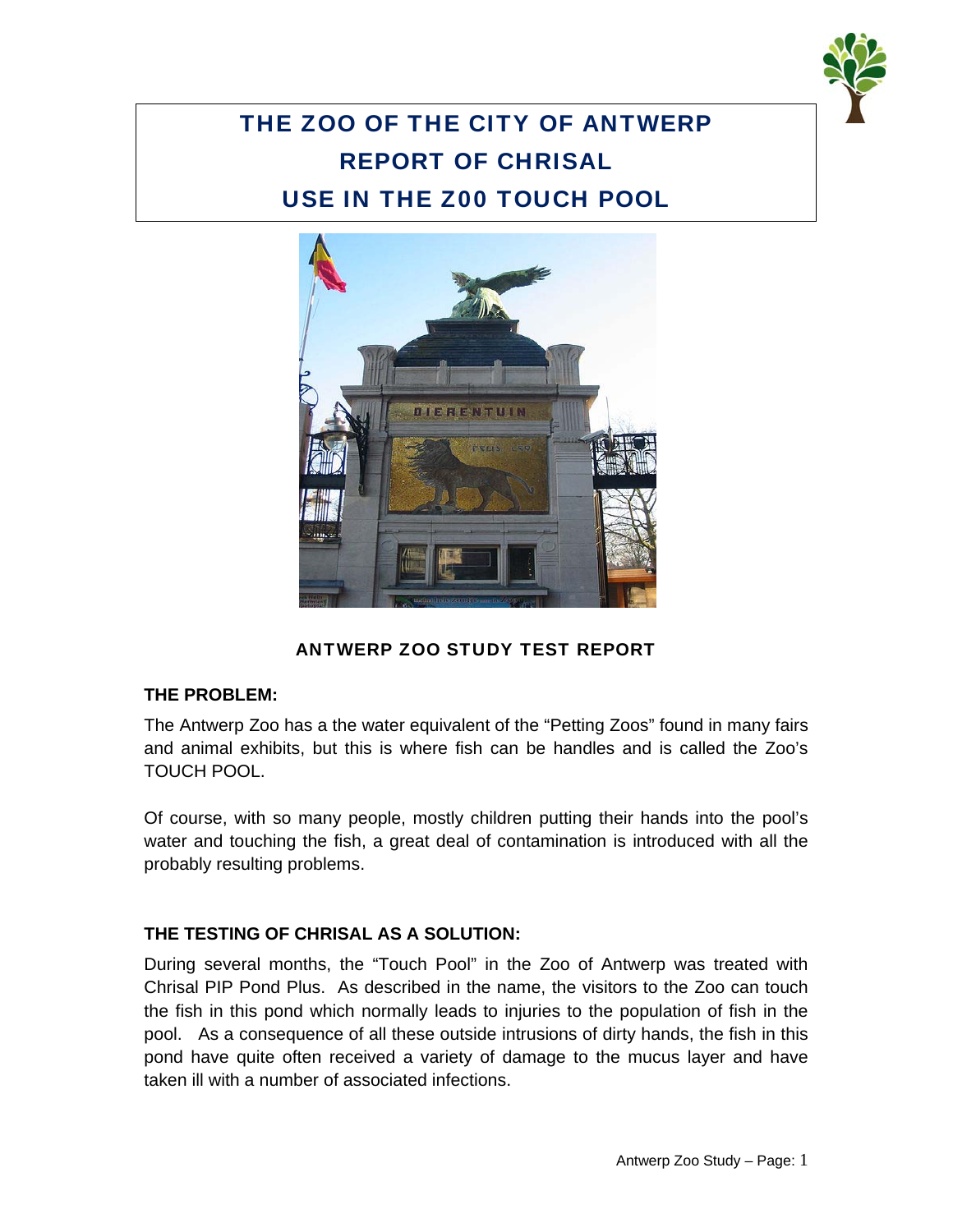To properly test the extent of the situation and the difference with then using Chrisal, samples taken in the Touch Pool before and after Chrisal use and were analyzed for:

- 1) Total count: general view of the microflora.
- 2) Enterobacteriaceae: an indicator of hygiene.
- 3) Aeromonas hydrophila: an indicator of the pathogen load.

## **THE TEST RESULTS OF THE WATER BEFORE CHRISAL USE:**

#### **Results sampling 26/03/09**

| Sample    | <b>Total count</b><br>(CFU/ml) | Enterobacteriaceae<br>(CFU/ml) | <b>Aeromonas</b><br>(CFU/ml) |
|-----------|--------------------------------|--------------------------------|------------------------------|
| 1) Water  | TNTC                           | 1780                           | 1800                         |
| 2) Filter | TNTC                           | 540                            | 1020                         |

\*TNTC: Too numerous to count

The results of the first sampling on total count (just before the start of treatment with PIP Pond Plus) show a very varied and unstable microflora.

This combined with a high number of Aeromonas and Enterobacteriaceae creates a heavy loaded negative environment for the fish. This environment and because of the circumstances (frequent damage to the mucus layer) has caused a high risk of infections for the fish.

Once the Touch Pool had been tested with the system that has been normally used to try and protect the fish, Chrisal' Probiotic PIP Pond Plus was then put into the pool.

The expectation with using Chrisal is because the history of the use of PIP Pond Plus shows a stable microflora will develop to protect the pool and fish and result in a relatively low quantity of pathogens once Chrisal use has been established.

# **THE TEST RESULTS OF THE WATER AFTER CHRISAL USE:**

| Sample    | <b>Total count</b><br>(CFU/ml) | Enterobacteriaceae<br>(CFU/ml) | Aeromonas<br>(CFU/ml) |
|-----------|--------------------------------|--------------------------------|-----------------------|
| 1) Water  | <b>TNTC</b>                    | 100                            | 140                   |
| 2) Filter | TNTC                           | 100                            | 100                   |

#### **Results sampling 28/04/09**

\*TNTC: Too numerous to count